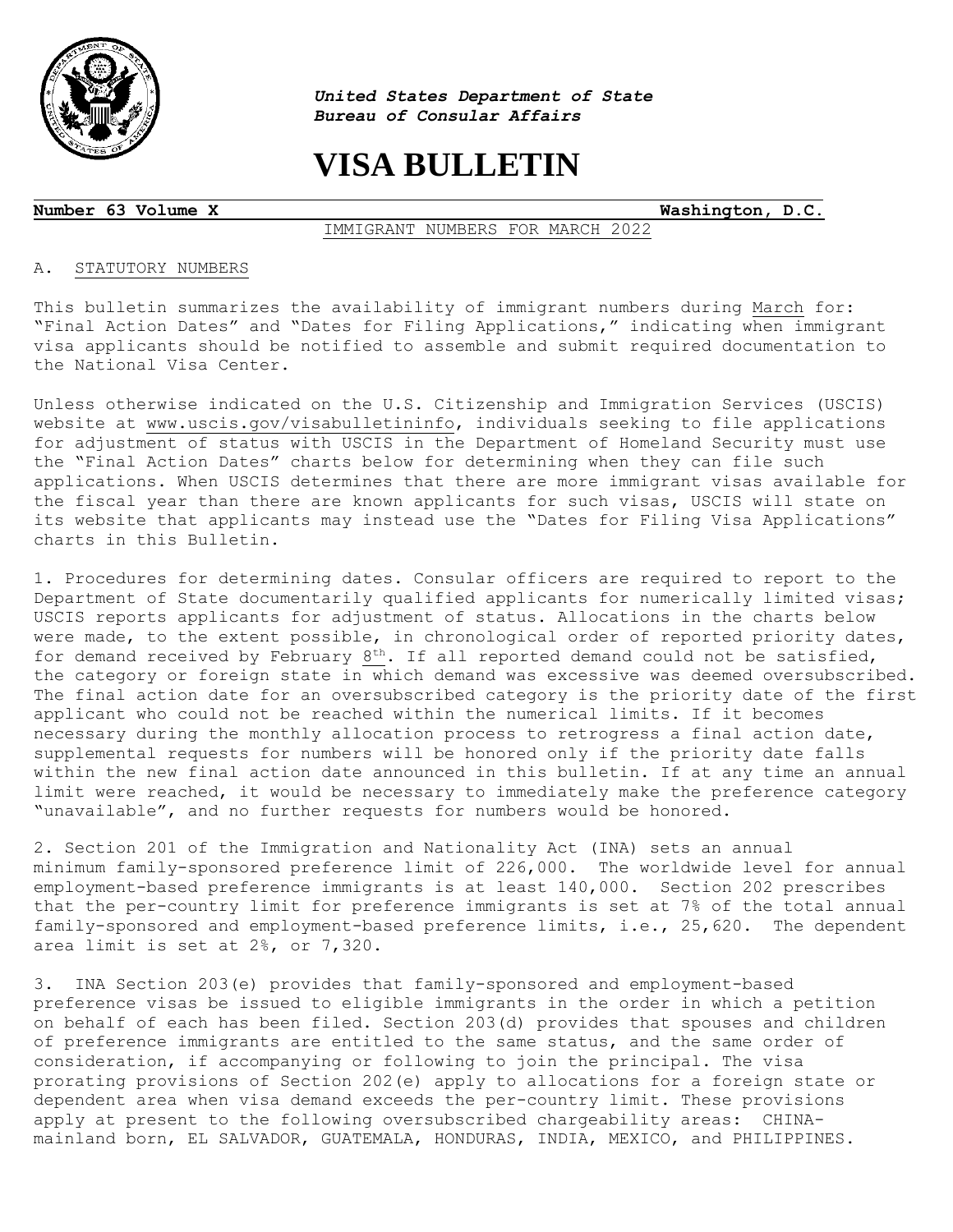4. Section 203(a) of the INA prescribes preference classes for allotment of Familysponsored immigrant visas as follows:

#### **FAMILY-SPONSORED PREFERENCES**

**First:** (**F1**) Unmarried Sons and Daughters of U.S. Citizens: 23,400 plus any numbers not required for fourth preference.

**Second:** Spouses and Children, and Unmarried Sons and Daughters of Permanent Residents: 114,200, plus the number (if any) by which the worldwide family preference level exceeds 226,000, plus any unused first preference numbers:

A. (**F2A**) Spouses and Children of Permanent Residents: 77% of the overall second preference limitation, of which 75% are exempt from the per-country limit.

B. (**F2B**) Unmarried Sons and Daughters (21 years of age or older) of Permanent Residents: 23% of the overall second preference limitation.

**Third:** (**F3**) Married Sons and Daughters of U.S. Citizens: 23,400, plus any numbers not required by first and second preferences.

**Fourth:** (**F4**) Brothers and Sisters of Adult U.S. Citizens: 65,000, plus any numbers not required by first three preferences.

#### **A. FINAL ACTION DATES FOR FAMILY-SPONSORED PREFERENCE CASES**

On the chart below, the listing of a date for any class indicates that the class is oversubscribed (see paragraph 1); "C" means current, i.e., numbers are authorized for issuance to all qualified applicants; and "U" means unauthorized, i.e., numbers are not authorized for issuance. (NOTE: Numbers are authorized for issuance only for applicants whose priority date is **earlier** than the final action date listed below.)

| Family-<br>Sponsored | All Charge-<br>ability Areas<br>Except Those<br>Listed | CHINA-<br>mainland<br>born | INDIA          | MEXICO         | PHILIPPINES |
|----------------------|--------------------------------------------------------|----------------------------|----------------|----------------|-------------|
| F1                   | 01DEC14                                                | 01DEC14                    | 01DEC14        | 08SEP99        | 01MAR12     |
| F2A                  | C                                                      | C                          | C              | C              | C           |
| F2B                  | 22SEP15                                                | <b>22SEP15</b>             | 22SEP15        | $01$ SEP $00$  | 220CT11     |
| F3                   | 22NOV08                                                | 22NOV08                    | 22NOV08        | <b>15SEP97</b> | 08JUN02     |
| F <sub>4</sub>       | 22MAR07                                                | 22MAR07                    | <b>15SEP05</b> | 22APR99        | 22AUG02     |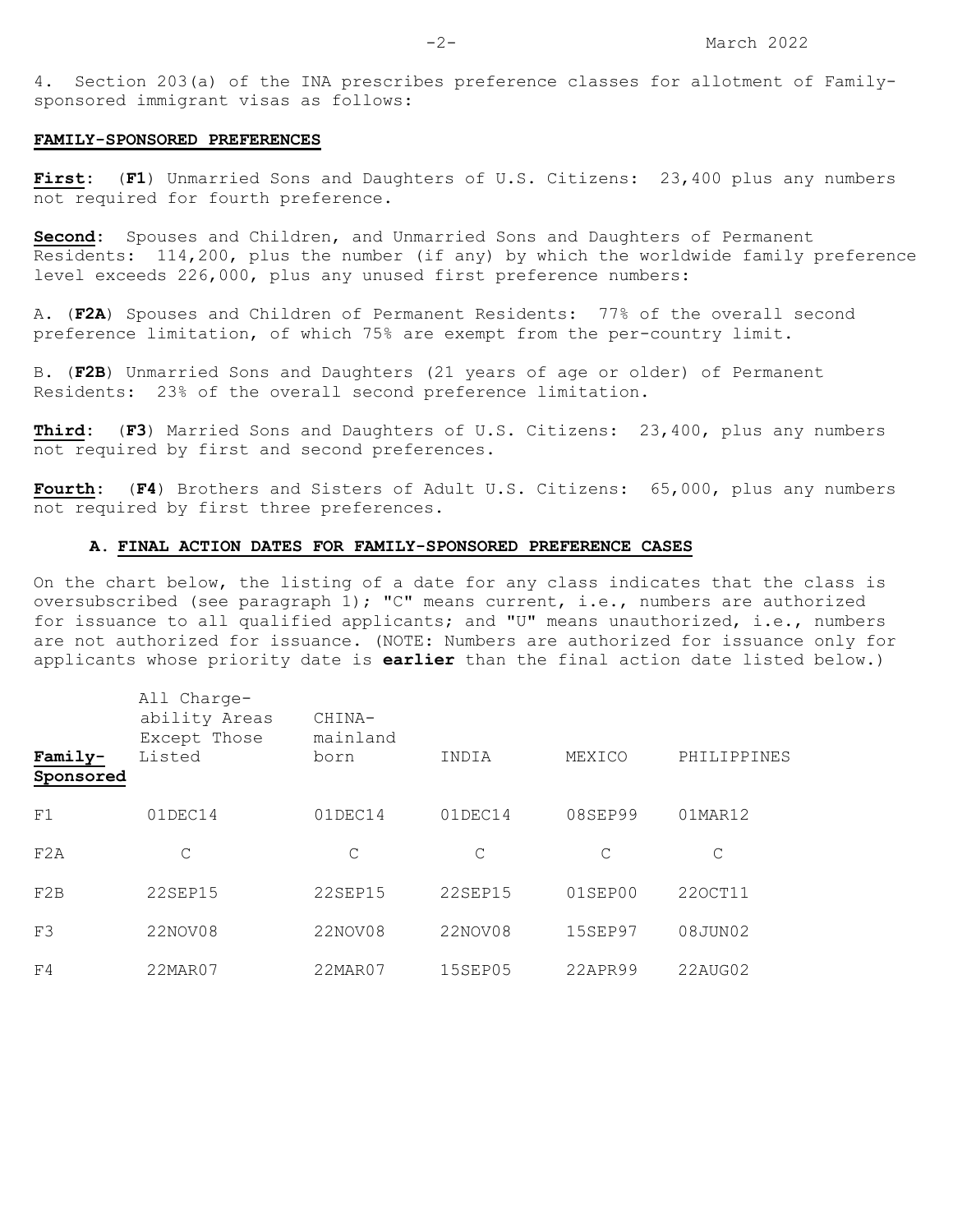### **B. DATES FOR FILING FAMILY-SPONSORED VISA APPLICATIONS**

The chart below reflects dates for filing visa applications within a timeframe justifying immediate action in the application process. Applicants for immigrant visas who have a priority date earlier than the application date in the chart below may assemble and submit required documents to the Department of State's National Visa Center, following receipt of notification from the National Visa Center containing detailed instructions. The application date for an oversubscribed category is the priority date of the first applicant who cannot submit documentation to the National Visa Center for an immigrant visa. If a category is designated "current," all applicants in the relevant category may file applications, regardless of priority date.

The "C" listing indicates that the category is current, and that applications may be filed regardless of the applicant's priority date. The listing of a date for any category indicates that only applicants with a priority date which is **earlier** than the listed date may file their application.

Visit [www.uscis.gov/visabulletininfo](http://www.uscis.gov/visabulletininfo) for information on whether USCIS has determined that this chart can be used (in lieu of the chart in paragraph 4.A.) this month for filing applications for adjustment of status with USCIS.

| <b>Family-</b><br>Sponsored | <b>All Chargeability</b><br><b>Areas Except</b><br><b>Those Listed</b> | <b>CHINA-</b><br>mainland<br>born | <b>INDIA</b>  | <b>MEXICO</b>  | <b>PHILIPPINES</b> |
|-----------------------------|------------------------------------------------------------------------|-----------------------------------|---------------|----------------|--------------------|
| F1                          | 15MAY16                                                                | 15MAY16                           | 15MAY16       | 01APRO1        | 22APR15            |
| F2A                         | $01$ DEC21                                                             | $01$ DEC21                        | $ 01$ DEC21   | $ 01$ DEC21    | $ 01$ DEC21        |
| F2B                         | 22SEP16                                                                | 22SEP16                           | $ 22$ SEP16   | 01APRO1        | 01OCT13            |
| F <sub>3</sub>              | 22AUG09                                                                | 22AUG09                           | $22AU$ G09    | 01MAR01        | 01OCT03            |
| FA                          | 01OCT07                                                                | 01OCT07                           | $01$ JAN $06$ | $ 01$ SEP $00$ | 01FEB04            |

5. Section 203(b) of the INA prescribes preference classes for allotment of Employment-based immigrant visas as follows:

#### **EMPLOYMENT-BASED PREFERENCES**

**First:** Priority Workers: 28.6% of the worldwide employment-based preference level, plus any numbers not required for fourth and fifth preferences.

**Second:** Members of the Professions Holding Advanced Degrees or Persons of Exceptional Ability: 28.6% of the worldwide employment-based preference level, plus any numbers not required by first preference.

**Third:** Skilled Workers, Professionals, and Other Workers: 28.6% of the worldwide level, plus any numbers not required by first and second preferences, of which not more than 10,000 may be provided to "\*Other Workers".

**Fourth:** Certain Special Immigrants: 7.1% of the worldwide level.

**Fifth:** Employment Creation: 7.1% of the worldwide level, not less than 3,000 of which are reserved for investors in a targeted rural or high-unemployment area, and 3,000 are set aside for investors in regional centers by Sec. 610 of Pub. L. 102- 395.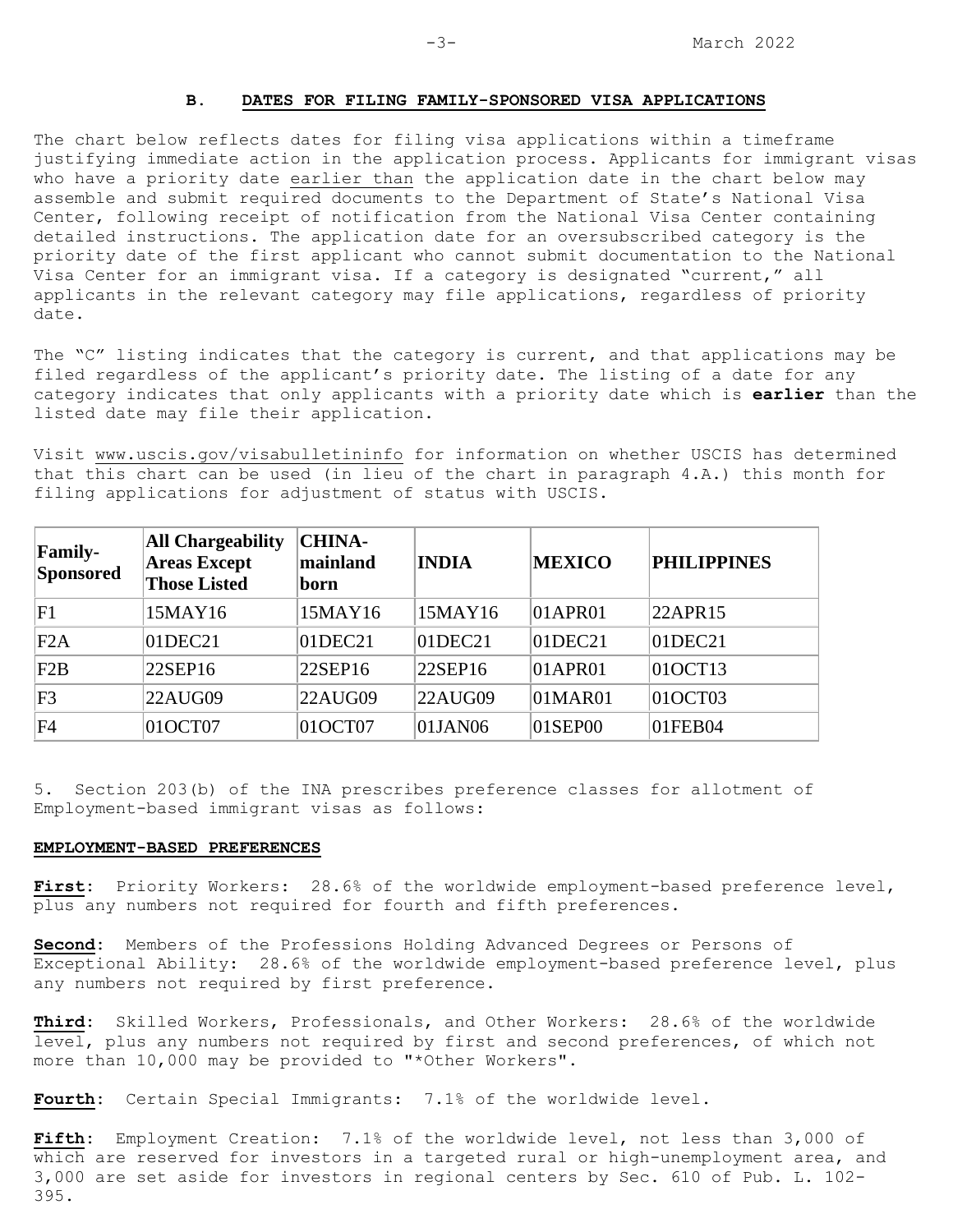#### **A. FINAL ACTION DATES FOR EMPLOYMENT-BASED PREFERENCE CASES**

On the chart below, the listing of a date for any class indicates that the class is oversubscribed (see paragraph 1); "C" means current, i.e., numbers are authorized for issuance to all qualified applicants; and "U" means unauthorized, i.e., numbers are not authorized for issuance. (NOTE: Numbers are authorized for issuance only for applicants whose priority date is **earlier** than the final action date listed below.)

|                                                  | All Charge-<br>ability Areas<br>Except Those<br>Listed | CHINA-<br>mainland<br>born | EL SALVADOR<br><b>GUATEMALA</b><br>HONDURAS | INDIA       | MEXICO      | PHILIPPINES |  |
|--------------------------------------------------|--------------------------------------------------------|----------------------------|---------------------------------------------|-------------|-------------|-------------|--|
| Employment-<br><b>Based</b>                      |                                                        |                            |                                             |             |             |             |  |
| 1st                                              | $\mathsf C$                                            | $\mathsf C$                | $\mathsf C$                                 | $\mathsf C$ | $\mathsf C$ | $\mathsf C$ |  |
| 2nd                                              | $\mathsf C$                                            | 01MAR19                    | $\mathsf C$                                 | 01MAY13     | $\mathsf C$ | $\mathsf C$ |  |
| 3rd                                              | $\mathsf C$                                            | 22MAR18                    | $\mathsf C$                                 | 15JAN12     | $\mathsf C$ | $\mathsf C$ |  |
| Other<br>Workers                                 | $\mathsf{C}$                                           | 01MAY12                    | $\mathsf C$                                 | 15JAN12     | $\mathsf C$ | $\mathsf C$ |  |
| 4th                                              | $\mathsf C$                                            | $\mathsf C$                | 01MAY17                                     | $\mathsf C$ | 01APR20     | $\mathbf C$ |  |
| Certain<br>Religious<br>Workers                  | U                                                      | U                          | $\mathbf U$                                 | U           | $\mathbf U$ | U           |  |
| 5th<br>Non-Regional<br>Center<br>$(C5$ and $T5)$ | $\mathsf{C}$                                           | $\mathsf C$                | $\mathsf C$                                 | $\mathsf C$ | $\mathsf C$ | $\mathsf C$ |  |
| 5th<br>Regional Center<br>$(15$ and $R5)$        | U                                                      | $\mathbf U$                | $\mathbf U$                                 | $\mathbf U$ | $\mathbf U$ | $\mathbf U$ |  |

\*Employment Third Preference Other Workers Category: Section 203(e) of the Nicaraguan and Central American Relief Act (NACARA) passed by Congress in November 1997, as amended by Section 1(e) of Pub. L. 105−139, provides that once the Employment Third Preference Other Worker (EW) cut-off date has reached the priority date of the latest EW petition approved prior to November 19, 1997, the 10,000 EW numbers available for a fiscal year are to be reduced by up to 5,000 annually beginning in the following fiscal year. This reduction is to be made for as long as necessary to offset adjustments under the NACARA program. Since the EW final action date reached November 19, 1997 during Fiscal Year 2001, the reduction in the EW annual limit to 5,000 began in Fiscal Year 2002. For Fiscal Year 2022 this reduction will be limited to approximately 150.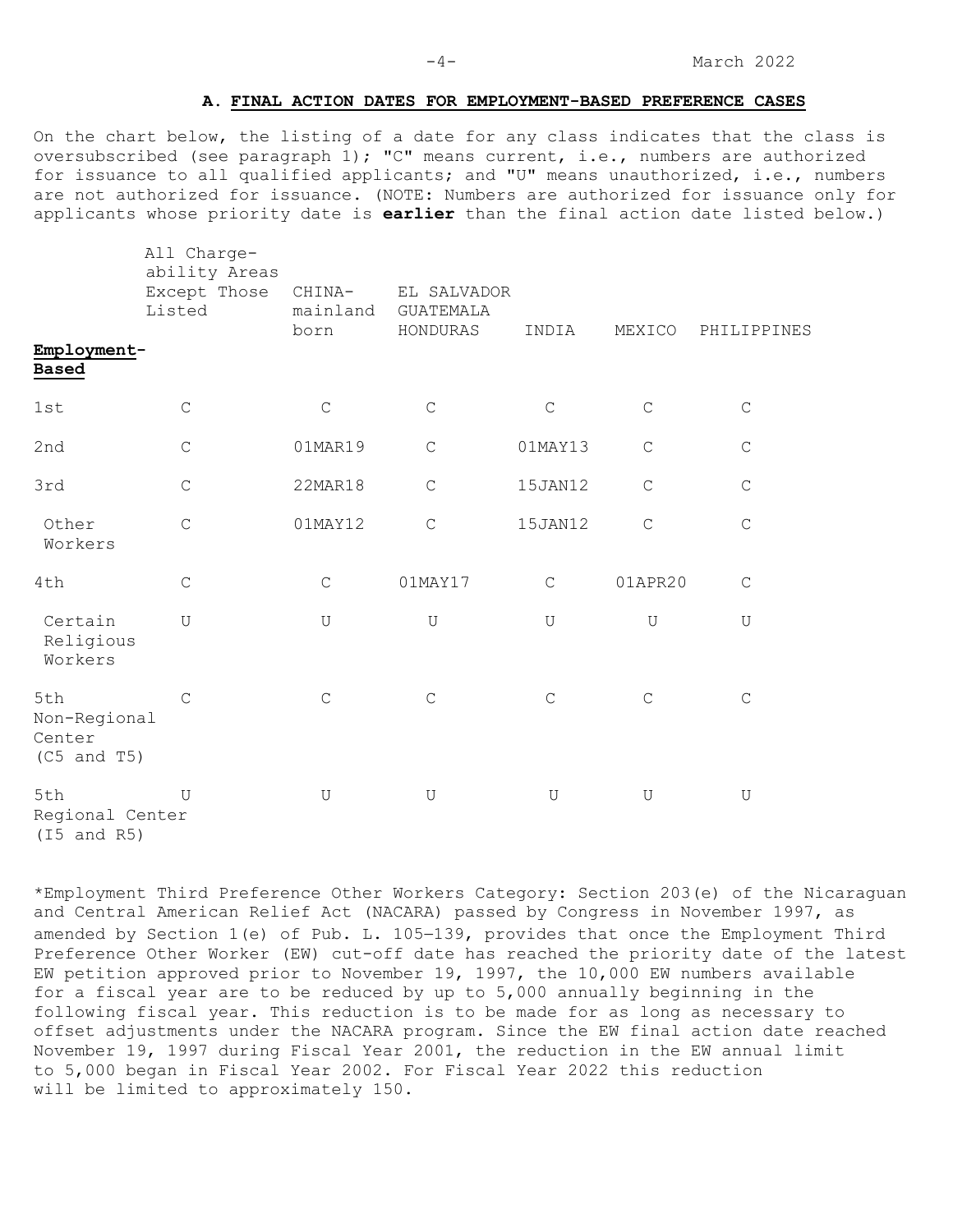### **B. DATES FOR FILING OF EMPLOYMENT-BASED VISA APPLICATIONS**

The chart below reflects dates for filing visa applications within a timeframe justifying immediate action in the application process. Applicants for immigrant visas who have a priority date earlier than the application date in the chart may assemble and submit required documents to the Department of State's National Visa Center, following receipt of notification from the National Visa Center containing detailed instructions. The application date for an oversubscribed category is the priority date of the first applicant who cannot submit documentation to the National Visa Center for an immigrant visa. If a category is designated "current," all applicants in the relevant category may file, regardless of priority date.

The "C" listing indicates that the category is current, and that applications may be filed regardless of the applicant's priority date. The listing of a date for any category indicates that only applicants with a priority date which is **earlier** than the listed date may file their application.

Visit [www.uscis.gov/visabulletininfo](http://www.uscis.gov/visabulletininfo) for information on whether USCIS has determined that this chart can be used (in lieu of the chart in paragraph 5.A.) this month for filing applications for adjustment of status with USCIS.

| Employment-<br><b>Based</b>                               | <b>All Charge-</b><br>ability Areas   CHINA -<br><b>Except Those mainland</b><br><b>Listed</b> | born                   | EL<br><b>SALVADOR</b><br><b>GUATEMALA</b><br><b>HONDURAS</b>                                                                                                                                                                                                                                                                                                                                                                                                                        | <b>INDIA</b> | <b>MEXICO</b>                                                           | <b>PHILIPPINES</b> |
|-----------------------------------------------------------|------------------------------------------------------------------------------------------------|------------------------|-------------------------------------------------------------------------------------------------------------------------------------------------------------------------------------------------------------------------------------------------------------------------------------------------------------------------------------------------------------------------------------------------------------------------------------------------------------------------------------|--------------|-------------------------------------------------------------------------|--------------------|
| 1st                                                       | $\mathsf{C}$                                                                                   | C                      | C                                                                                                                                                                                                                                                                                                                                                                                                                                                                                   | C            | $\mathcal{C}$                                                           | $\mathsf{C}$       |
| 2nd                                                       |                                                                                                | $01$ APR <sub>19</sub> | $\mathsf{C}% _{0}\!\left( \mathcal{M}_{0}\right) ^{T}\!\left( \mathcal{M}_{0}\right) ^{T}\!\left( \mathcal{M}_{0}\right) ^{T}\!\left( \mathcal{M}_{0}\right) ^{T}\!\left( \mathcal{M}_{0}\right) ^{T}\!\left( \mathcal{M}_{0}\right) ^{T}\!\left( \mathcal{M}_{0}\right) ^{T}\!\left( \mathcal{M}_{0}\right) ^{T}\!\left( \mathcal{M}_{0}\right) ^{T}\!\left( \mathcal{M}_{0}\right) ^{T}\!\left( \mathcal{M}_{0}\right) ^{T}\!\left( \mathcal{M}_{0}\right) ^{T}\!\left( \mathcal$ | 01SEP13      | $\mathsf{C}% _{0}\!\left( t\right) \in\mathcal{C}_{0}\!\left( 0\right)$ | $\mathsf{C}$       |
| 3rd                                                       | C                                                                                              | 01APR18                | $\overline{C}$                                                                                                                                                                                                                                                                                                                                                                                                                                                                      | 22JAN12      | $\overline{\text{C}}$                                                   | $\mathsf{C}$       |
| <b>Other Workers</b>                                      | $\mathcal{C}$                                                                                  | $01$ JUL $15$          | $\mathcal{C}$                                                                                                                                                                                                                                                                                                                                                                                                                                                                       | 22JAN12      | $\mathsf{C}$                                                            | $\overline{C}$     |
| 4th                                                       | $\mathsf{C}$                                                                                   | C                      | 01JUN17                                                                                                                                                                                                                                                                                                                                                                                                                                                                             | $\mathsf{C}$ | $\mathsf{C}$                                                            | $\overline{C}$     |
| Certain Religious<br>Workers                              | $\sqrt{ }$                                                                                     |                        | 01JUN17                                                                                                                                                                                                                                                                                                                                                                                                                                                                             |              | $\mathcal{C}$                                                           | $\mathcal{C}$      |
| $5th$ Non-Regional<br>Center (C5 and T5)                  |                                                                                                |                        | C                                                                                                                                                                                                                                                                                                                                                                                                                                                                                   |              | $\mathcal{C}$                                                           | $\mathsf{C}$       |
| 5 <sup>th</sup> Regional Center<br>$(I5 \text{ and } R5)$ |                                                                                                | 15DEC15                | $\mathcal{C}$                                                                                                                                                                                                                                                                                                                                                                                                                                                                       |              | $\mathsf{C}$                                                            | C                  |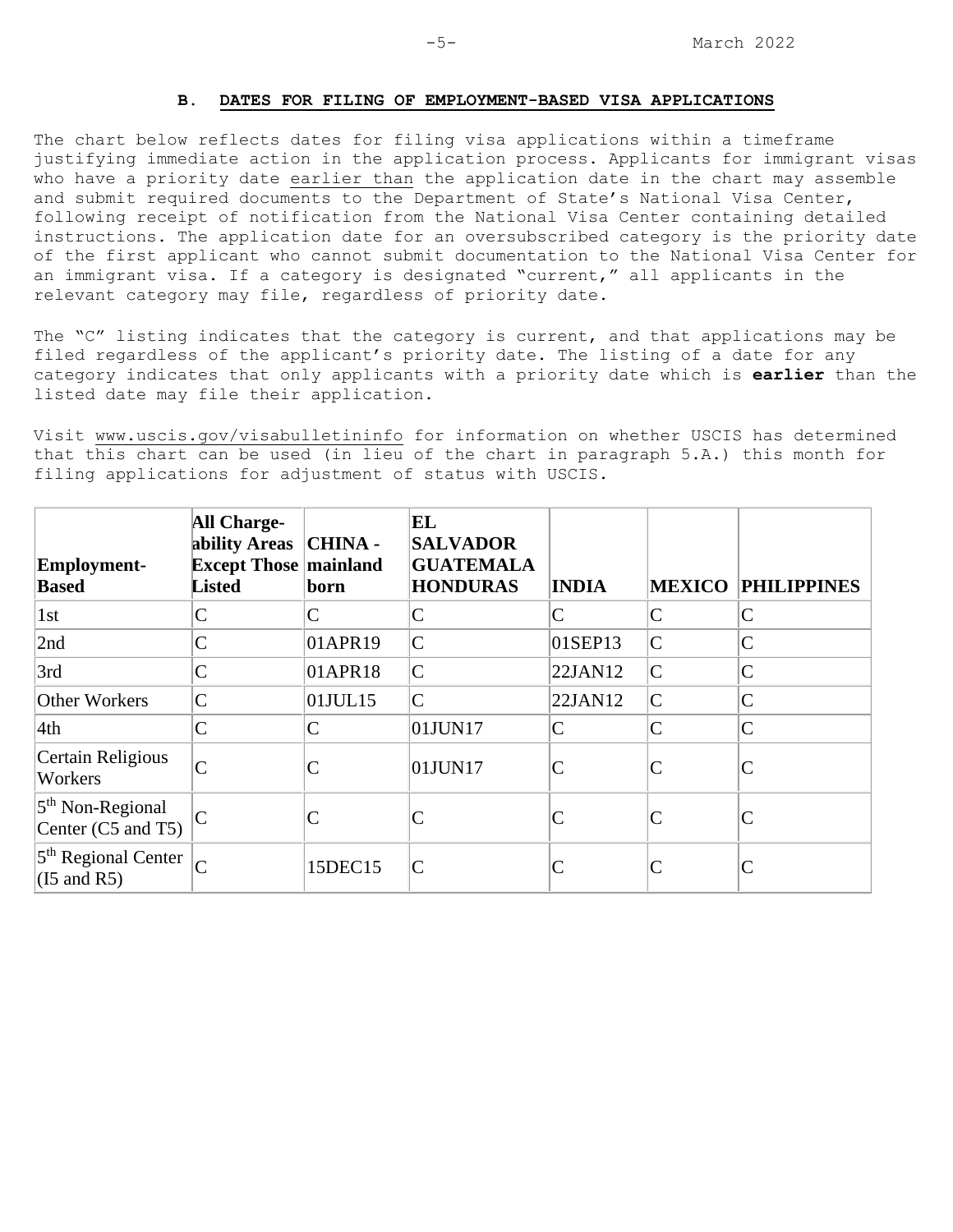#### B. DIVERSITY IMMIGRANT (DV) CATEGORY FOR THE MONTH OF MARCH

Section 203(c) of the INA provides up to 55,000 immigrant visas each fiscal year to permit additional immigration opportunities for persons from countries with low admissions during the previous five years. The NACARA stipulates that beginning with DV-99, and for as long as necessary, up to 5,000 of the 55,000 annually allocated diversity visas will be made available for use under the NACARA program. This will result in reduction of the DV-2022 annual limit to approximately 54,850. DV visas are divided among six geographic regions. No one country can receive more than seven percent of the available diversity visas in any one year.

For March, immigrant numbers in the DV category are available to qualified DV-2022 applicants chargeable to all regions/eligible countries as follows. When an allocation cut-off number is shown, visas are available only for applicants with DV regional lottery rank numbers BELOW the specified allocation cut-off number:

| Region                              | Listed Separately | All DV Chargeability<br>Areas Except Those |               |       |                |
|-------------------------------------|-------------------|--------------------------------------------|---------------|-------|----------------|
| AFRICA                              |                   | 21,000                                     | Except: Egypt |       | 11,000         |
| ASIA                                |                   | 8,300                                      | Except: Iran  | Nepal | 6,000<br>4,200 |
| <b>EUROPE</b>                       |                   | 13,500                                     |               |       |                |
| NORTH AMERICA<br>(BAHAMAS)          |                   | 8                                          |               |       |                |
| OCEANIA                             |                   | 850                                        |               |       |                |
| SOUTH AMERICA,<br>and the CARIBBEAN |                   | 1,200                                      |               |       |                |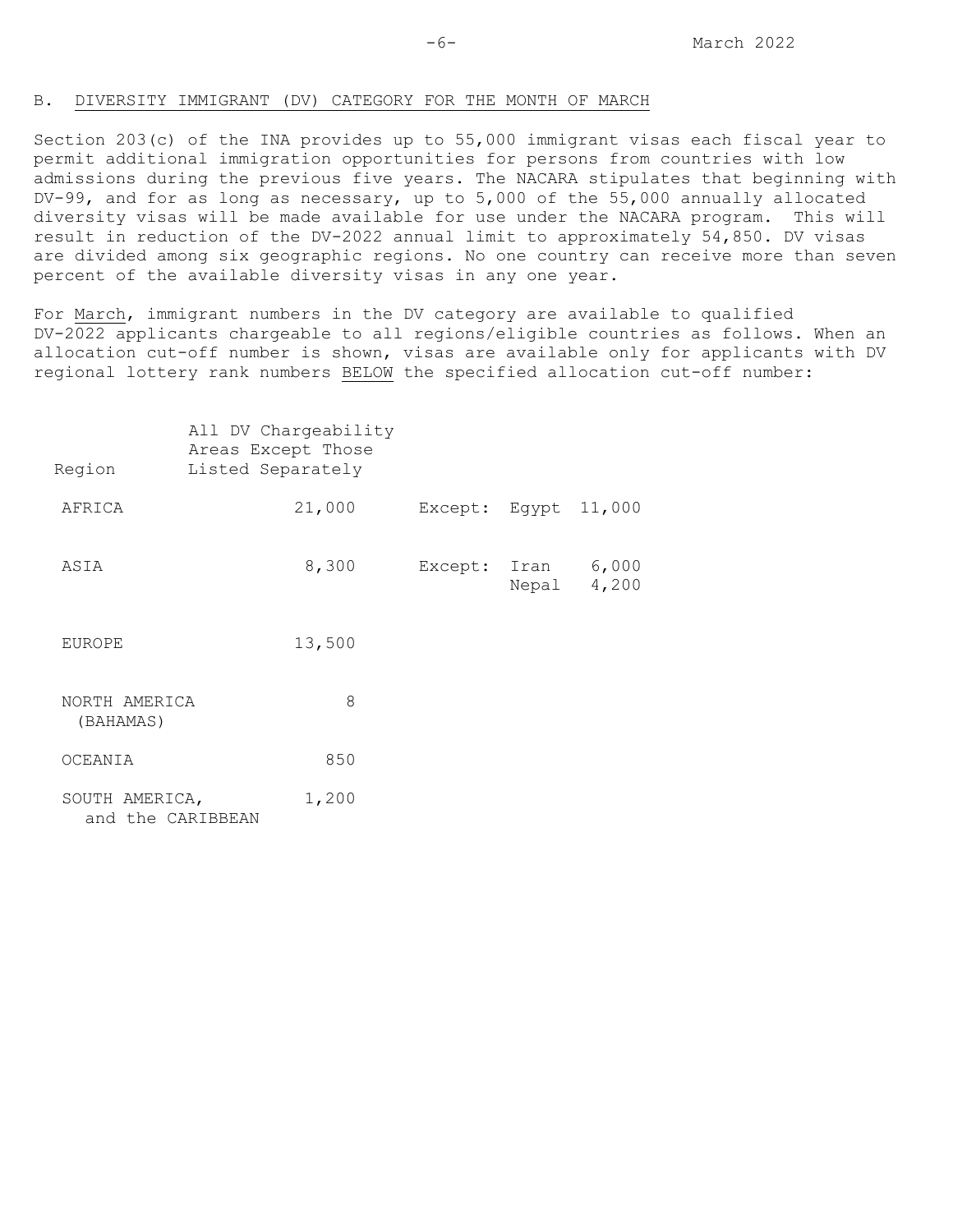Entitlement to immigrant status in the DV category lasts only through the end of the fiscal (visa) year for which the applicant is selected in the lottery. The year of entitlement for all applicants registered for the DV-2022 program ends as of September 30, 2022. DV visas may not be issued to DV-2022 applicants after that date. Similarly, spouses and children accompanying or following to join DV-2022 principals are only entitled to derivative DV status until September 30, 2022. DV visa availability through the very end of FY-2022 cannot be taken for granted. Numbers could be exhausted prior to September 30.

## C. THE DIVERSITY (DV) IMMIGRANT CATEGORY RANK CUT-OFFS WHICH WILL APPLY IN APRIL

For April, immigrant numbers in the DV category are available to qualified DV-2022 applicants chargeable to all regions/eligible countries as follows. When an allocation cut-off number is shown, visas are available only for applicants with DV regional lottery rank numbers BELOW the specified allocation cut-off number:

| Region                              | Listed Separately | All DV Chargeability<br>Areas Except Those |                      |       |                |
|-------------------------------------|-------------------|--------------------------------------------|----------------------|-------|----------------|
| AFRICA                              |                   | 50,000                                     | Except: Egypt 12,500 |       |                |
| ASIA                                |                   | 17,000                                     | Except: Iran         | Nepal | 6,100<br>4,350 |
| <b>EUROPE</b>                       |                   | 27,000                                     |                      |       |                |
| NORTH AMERICA<br>(BAHAMAS)          |                   | 10                                         |                      |       |                |
| OCEANIA                             |                   | 1,200                                      |                      |       |                |
| SOUTH AMERICA,<br>and the CARIBBEAN |                   | 1,300                                      |                      |       |                |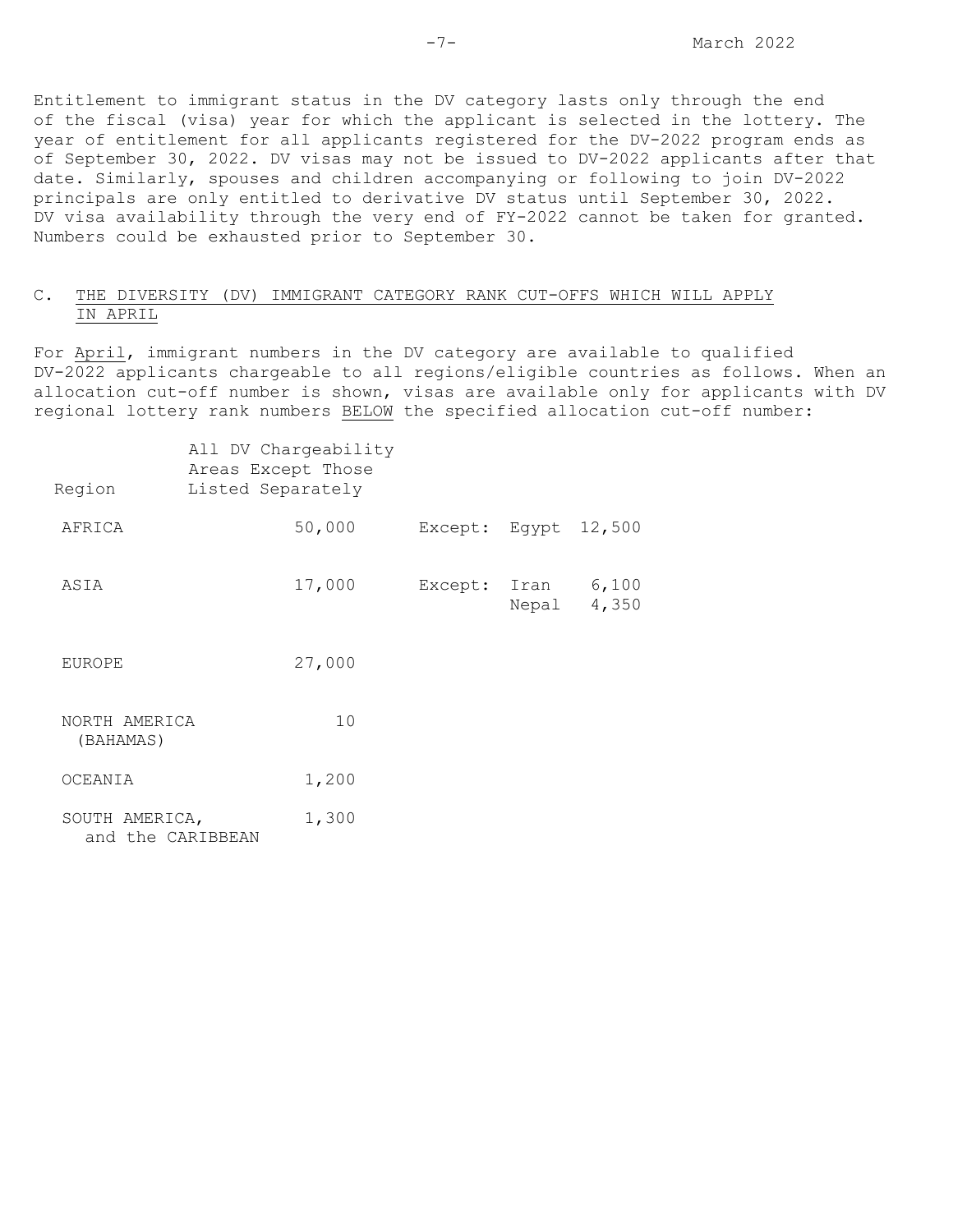### D. EXPIRATION OF THE EMPLOYMENT-BASED FIFTH PREFERENCE I5 AND R5 REGIONAL CENTER VISA CATEGORIES

Division O, Title 1, Section 104 of the Consolidated Appropriations Act, 2021 extended the immigrant investor pilot program until June 30, 2021. No I5 or R5 visas may be issued overseas, or final action taken on adjustment of status cases after June 30, 2021.

The final action dates for the I5 and R5 categories have been listed as "Unavailable" for March.

If there is legislative action extending this category for March, the final action dates would immediately become "Current" for March for all countries except Chinamainland born I5 and R5, which would be subject to a November 22, 2015 final action date. It may also become necessary to establish a China-mainland born final action date and application filing date for the C5 and T5 categories as early as April to keep number use within the maximum allowed under the FY-2022 annual limits. In addition, if sufficient demand materializes in the Employment-based Fifth Preference category, corrective action may need to be taken in the India Employment-based Second Preference category, which would have utilized any otherwise unused numbers from the Employment-based Fifth Preference.

## E**.** RETROGRESSION OF MARCH FINAL ACTION DATE FOR EL SALVADOR, GUATEMALA, AND HONDURAS EMPLOYMENT FOURTH AND CERTAIN RELIGIOUS WORKERS (SR) CATEGORIES

It has become necessary to retrogress the final action dates for Employment Fourth and Certain Religious Workers (SR) categories for El Salvador, Guatemala, and Honduras in order to hold worldwide number use within the maximum allowed under the FY-2022 annual limits. This is a result of heavy applicant demand for numbers for Juvenile Court Dependent cases filed with U.S. Citizenship and Immigration Services for adjustment of status. This situation will be continually monitored, and any necessary adjustments will be made accordingly.

## F**.** SCHEDULED EXPIRATION OF EMPLOYMENT FOURTH PREFERENCE CERTAIN RELIGIOUS WORKERS (SR) CATEGORY

H.R. 6119, "Further Extending Government Funding Act" extended the Employment Fourth Preference Certain Religious Workers (SR) category until February 18, 2022. Pursuant to the continuing resolution, the non-minister special immigrant program expires on February 18, 2022. No SR visas may be issued overseas, or final action taken on adjustment of status cases, after midnight February 17, 2022. Visas issued prior to this date will only be issued with a validity date of February 17, 2022, and all individuals seeking admission as a non-minister special immigrant must be admitted (repeat, admitted) into the U.S. no later than midnight February 17, 2022.

The SR category is listed as "Unavailable" for all countries for March. If there is legislative action extending the category, it will become "Current" effective immediately for all countries except El Salvador, Guatemala, and Honduras, which are subject to a May 1, 2017 final action date, and Mexico, which is subject to an April 1, 2020 final action date.